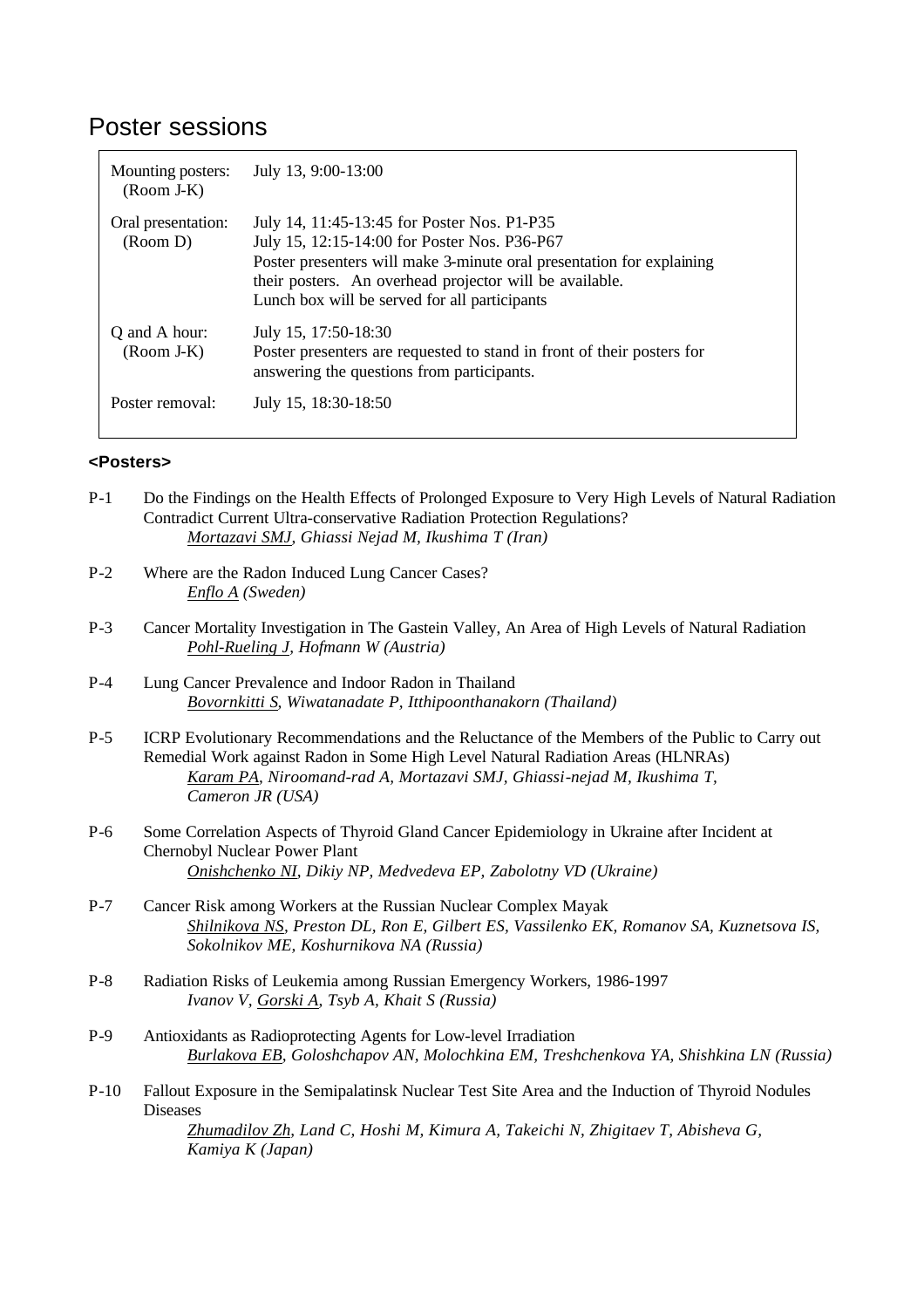- P-11 The Mortality and Cancer Morbidity Experience of Workers at British Nuclear Fuels Plc, 1945-1997 *Mc Geoghegan D, Binks K (UK)*
- P-12 Hereditary Minisatellite Mutation Frequencies among Pre- and Post- Chernobyl Children of Estonian Cleanup Workers

*Kiuru A, Auvinen A, Luokkamaki M, Veidebaum T, Tekkel M, Rahu M, Hakulinen T, Servomaa K, Rytomaa T, Mustonen R (Finland)*

- P-13 Activities of The European Commission's Research Programme Related to the Understanding of the Health Effects of Ionizing Radiation, in Particular the Mechanisms of Radiation Carcinogenesis *Desaintes C, Teunen D (Belgium)*
- P-14 Does Radiation Cause Liver Cancer? Comparison of Radiation Effects in Atomic-Bomb Survivors and other Populations *Sharp GB, Cologne JB, Shimizu Y, Mabuchi K (Japan)*
- P-15 Radiosensitivity and Expression of Nucleotide Excision Repair Genes in Peripheral Blood Mononuclear Cells of Myelodysplastic Syndrome Patients *Ban S, Kuramoto K, Oda K, Tanaka H, Kimura A, Suzuki G (Japan)*
- P-16 An Analysis of Persistent Inflammation among Atomic Bomb Survivors with Respect to Sex and Age at the Time of Bombings *Neriishi K, Nakashima E (Japan)*
- P-17 Susceptibility of Calcium-deficient Hydroxyapatite-collagen Composite to Irradiation *Ohta M, Yasuda M, Okamura H (Japan)*
- P-18 Does Radiation Enhance Promotion of Already-initiated Cells in Protracted High-LET Carcinogenesis via a Bystander Effect? *Curtis SB, Luebeck EG, Hazelton WD, Moolgavkar SH (USA)*
- P-19 A Pulsed Laser Generated Soft X-ray Source for the Study of Gap Junction Communication and 'Bystander' Effects in Irradiated Cells *Meldrum RA, Edwards GO, Wharton CW, Chipman JK, Botchway SW, Hirst GJ (UK)*
- P-20 Induction of Radioresistance by a Nitric Oxide-Mediated Bystander Effect *Matsumoto H, Hayashi S, Jin ZH, Hatashita M, Shioura H, Ohtsubo T, Kitai R, Furusawa Y, Yukawa O, Kano E (Japan)*
- P-21 Roles of Protein Kinase C in Radiation-induced Apoptosis Signaling Pathways in Murine Thymic Lymphoma Cells (3SB Cells) *Nakajima T, Yukawa O, Ohyama H, Wang B, Hayata I, Hama-Inaba H (Japan)*
- P-22 Cellular Mechanisms of Radiation Adaptive Response in Cultured Glial Cells *Miura Y, Abe K, Suzuki S (Japan)*
- P-23 Radiation-induced Genomic Instability and Delayed Activation of p53 *Suzuki K, Kodama S, Watanabe M (Japan)*
- P-24 Unstable Nature of X-irradiated Human Chromosomes in Unirradiated Mouse m5S Cells *Kodama S, Yamauchi K, Urushibara A, Nakatomi S, Suzuki K, Oshimura M, Watanabe M (Japan)*
- P-25 Delayed Cell-cycle Arrest Following Heavy-ion Exposure *Goto S, Morimoto S, Kurobe T, Izumi M, Fukunishi N, Watanabe M, Yatagai F (Japan)*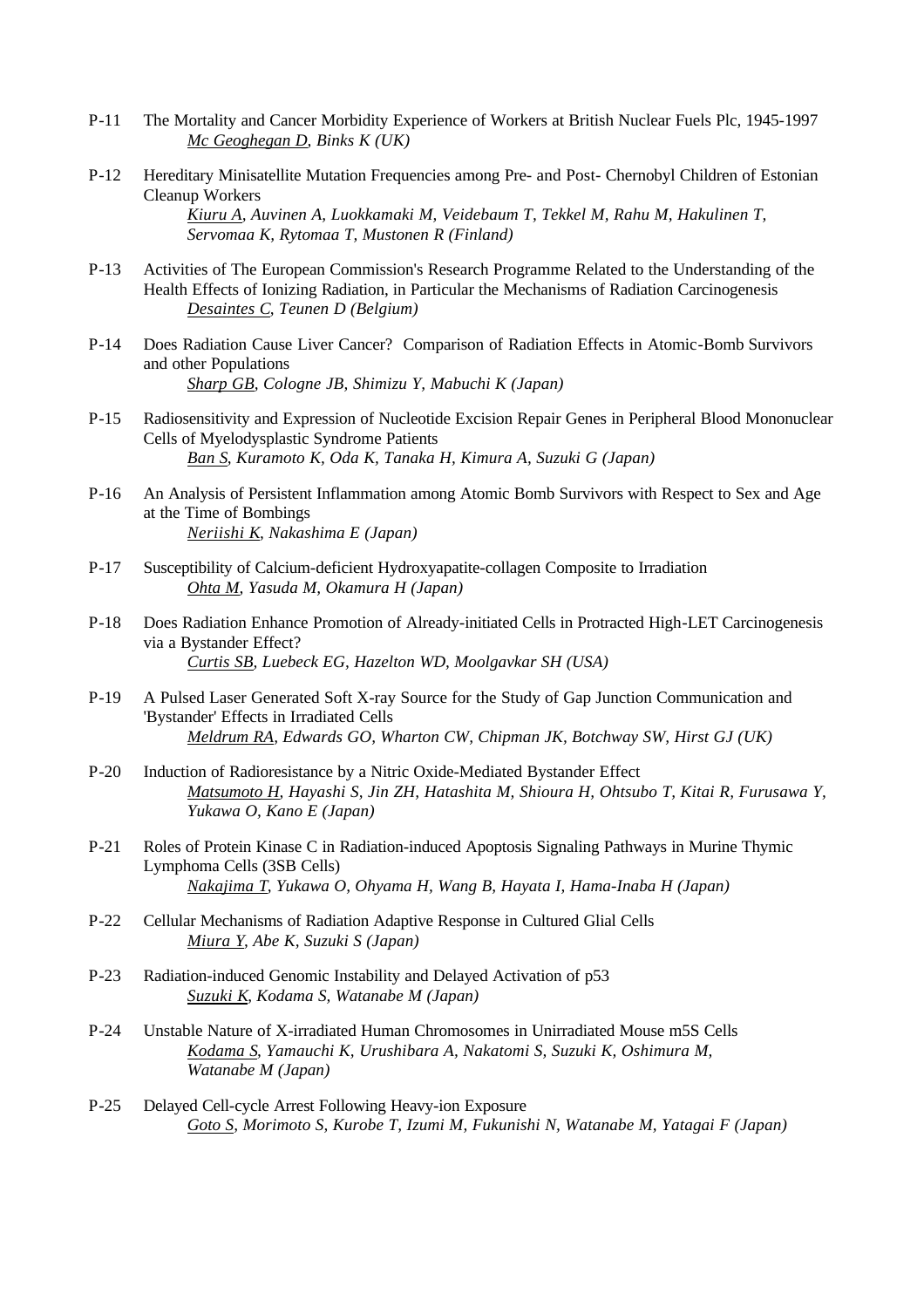- P-26 cDNA Macro-Array Analysis of Murine Tissue-specific Responses to Ionising Radiation *Rigat BA, Lorimore SA, Plumb MA, Wright EG (UK)*
- P-27 Analysis of Radiation-inducible Gene in Human Thyroid Cells *Shimizu-Yoshida Y, Sugiyama K, Rogounovitvh T, Namba H, Yamashita S (Japan)*
- P-28 Cellular Response In Normal Human Cells Exposed to Chronically Low-dose Radiation in Heavy-ion Radiation Field *Suzuki M, Yasuda H, Lee R, Ohira C, Majima H, Yamaguchi Y, Yamaguchi C, Fujitaka K (Japan)*
- P-29 Inhibition of Radiation Induced DNA-double Strand Break Repair by Various Metal Compounds *Takahashi S, Okayasu R, Sato H, Kubota Y, Bedford JS (Japan)*
- P-30 Induction of a Large Deletion of Mitochondrial Genome in Mouse Cells by X-ray Irradiation *Ikushima T, Andoh T, Kaikawa T, Hashiguchi K (Japan)*
- P-31 Effects of Increased Telomerase Activity Levels on Hypersensitivity to Ionizing Radiation in Human SCID Cells *Arase Y, Sugita K, Hiwasa T, Shirasawa H, Agematsu K, Ito H, Suzuki N (Japan)*
- P-32 Protein Synthesis, Cellular Defence and HPRT-mutations Induced by Low Dose Neutron Irradiation *Dam AM, Bogdándi EN, Polonyi I, Sárdy M, Pálfalvy J, Balásházy I (Hungary)*
- P-33 X-ray-induced Mutation at *HPRT* Locus in Werner Syndrome Cells *Kashino G, Kodama S, Suzuki K, Oshimura M, Watanabe M (Japan)*
- P-34 An ESR and ESEEM Study of Long-lived Radicals which Cause Mutation in Irradiated Mammalian Cells *Kumagai J, Miyazaki T, Kumada T, Kodama S, Watanabe M (Japan)*
- P-35 A Role of Long-lived Radicals in Radiation Mutagenesis and Its Suppression by Epigallocatechin **Gallate**

*Ise T, Kodama S , Suzuki K, Tanaka T, Miyazaki T, Watanabe M (Japan)*

- P-36 Low Dose of Wortmannin Reduces Radio-sensitivity of Cells *Okaichi K, Suzuki K, Morita N, Ikeda M, Matsuda N, Takahashi H, Watanabe M, Okumura Y (Japan)*
- P-37 Defective Accumulation of p53 In X-irradiated Human Tumor Cells with Low Proteasome Activity *Yamauchi M, Suzuki K, Kodama S, Watanabe M (Japan)*
- P-38 High Susceptibility and Possible Involvement of Telonomic Instability in the Induction of Delayed Chromosome Aberrations by X-irradiation in *Scid* Mouse Cells *Urushibara A, Kodama S, Suzuki K, Suzuki F, Watanabe M (Japan)*
- P-39 Possible Role of ATM-dependent Pathway in Phosphorylation of p53 in Senescent Normal Human Diploid Cells *Suzuki M, Suzuki K,, Kodama S, Watanabe M (Japan)*
- P-40 Suppressive Effects of p53 Protein on Heat-induced Centrosomal Abnormality *Miyakoda M, Suzuki K, Kodama S, Watanabe M (Japan)*
- P-41 RBE Value and Dose Rate Effects on the Ratio of Translocation to Dicentrics Yields in Neutrons with Low Energy Spectrum *Tanaka K, Gajendiran N, Mohankumar M (Japan)*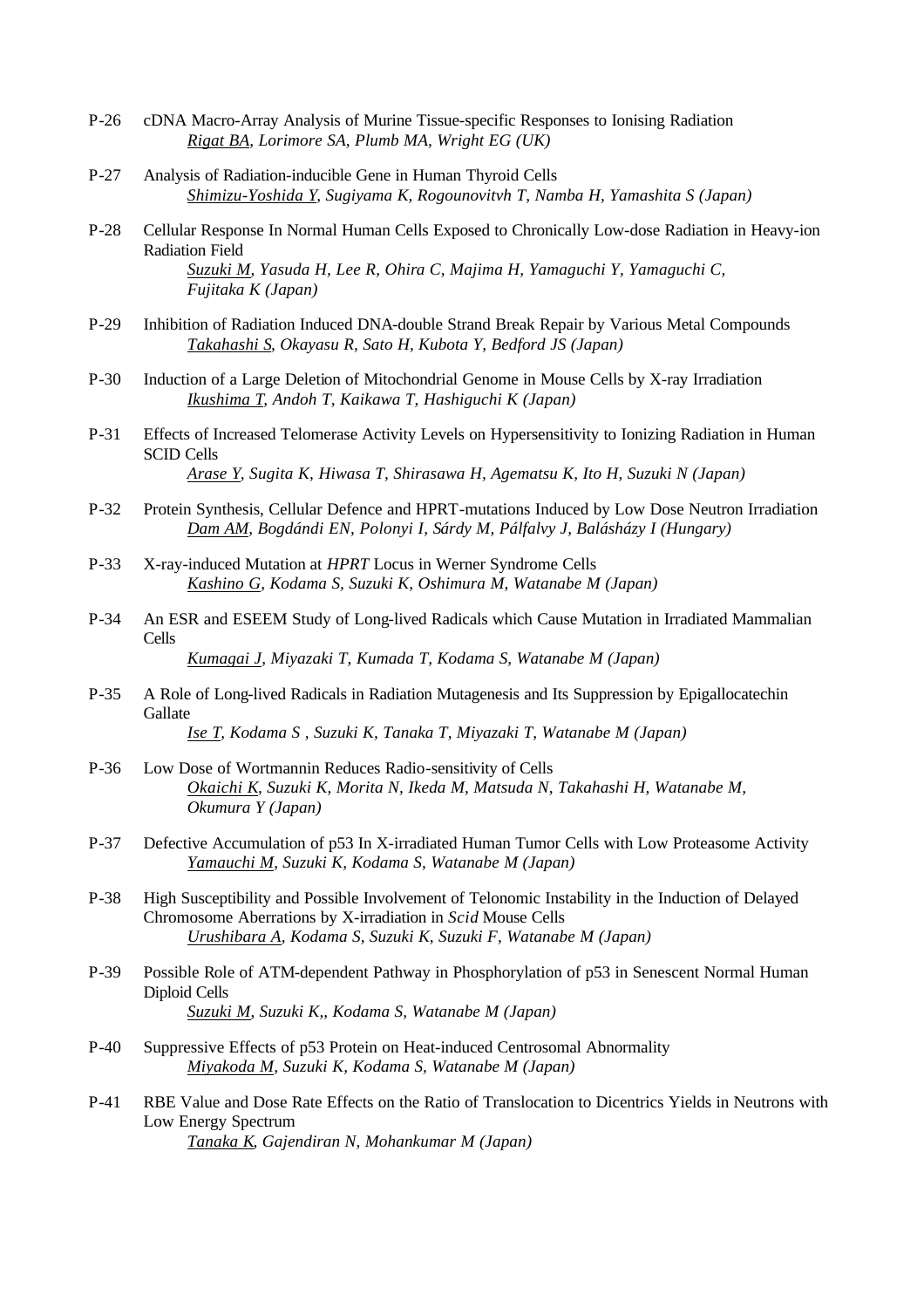- P-42 Roll of Cell Cycle Regulators and Apoptosis in the Enhancement of Response to Mitogen in Lymphocytes of Mice Following Low Dose Radiation *Sainis KB, Shankar B, Pandey R, Premachandran S (India)*
- P-43 Small Dose Pre-irradiation Induced Radio-resistance and Longevity after Challenging Irradiation in Splenectomized C57BL/6 Mice *Horie K, Kubo K, Kondo H, Yonezawa M (Japan)*
- P-44 Suppression of X-ray-induced Apoptosis by Low Dose Pre-irradiation in the Spleen of C57BL/6 Mice *Yonezawa M, Takahashi A, Ohnishi K, Misonoh J, Ohnishi T (Japan)*
- P-45 Effect of Pre-irradiation of Mice Whole Body with X-ray on Radiation-induced Killing, Induction of Splenic Lymphocyte Apoptosis and Expression of Mutated  $Ca^{2+}$  Channel  $\alpha_{1A}$  Subunit *Sawada K, Takahashi A, Ohnishi T, Sakata-Haga H , Fukui Y (Japan)*
- P-46 Elevation of Antioxidants in the Kidneys of Mice by Low-dose Irradiation and Its Effect on  $Fe^{3+}$ -NTA Induced Kidney Damage *Nomura T, Yamaoka K, Sakai K (Japan)*
- P-47 Suppressive Effects of Long-term Low Dose Gamma Irradiation on Chemical Carcinogenesis in Mice *Sakai K, Hoshi Y, Nomura T, Oda T, Iwasaki T, Fujita K, Yamada T, Tanooka H (Japan)*
- P-48 Possible Role of Elevation of Glutathione in Acquisition of Enhanced Immune Function of Mouse Splenocytes Exposed to Low-dose γ-Rays *Kojima S, Matsumori S, Ishida H, Takahashi M, Yamaoka K (Japan)*
- P-49 Radiation Protection Effect on Hatakeshimeji (Lyophyllum decastes Sing) *Gu Y, Ukawa Y, Hasegawa T, Suzuki I, Iwasa KBT (Japan)*
- P-50 Spontaneous Tumorigenesis in Mice Defective in the *MTH1* Gene Encoding 8-Oxo-dGTPase *Tsuzuki T, Egashira A, Yamauchi K, Yoshiyama K, Isogawa A, Sakamoto K, Yoshimura Y, Kura S, Katsuki M, Maki H, Sekiguchi M (Japan)*
- P-51 Spontaneous and Radiation Tumorigenesis in *p53* Deficient Mice *Baskar R, Ryo H, Nakajima H, Hongyo T, Li LY, Syaifudin M, Si XE, Nomura T (Japan)*
- P-52 Differences of Molecular Alteration between Radiation-induced and *N*-Ethyl-*N*-Nitrosourea-induced Thymic Lymphomas in B6C3F1 Mice *Kakinuma S, Nishimura M, Kubo A, Nagai J, Mita K, Ogiu T, Majima H, Katsura Y, Sado T, Shimada Y (Japan)*
- P-53 Oncogenes and Tumor Suppressor Genes in Murine Tumors Induced by Neutron or Gammairradiation *In Utero Antal S, Lumniczky K, Pálfalvi J, Hidvégi EJ, Schneider F, Sáfrány G (Hungary)*
- P-54 Low Dose Fetal Irradiation, Chromosomal Instability and Carcinogenesis in Mouse *Uma Devi P, Hossain M, Satyamitra M (India)*
- P-55 Susceptibility to Radioactive Iodine (<sup>131</sup>I) in Rats of Newborn, Pubertal and Adult *Nitta Y, Endo S, Fujimoto N, Kamiya K (Japan)*
- P-56 Possible Mechanisms of Hepatocytes Death Induced by Internal Ionizing Radiation *Filimonova GF, Tokin IB (Russia)*
- P-57 Evaluation of Time Necessary for Irradiated Cell Population Recovery *Tokin IB, Filimonova GF, Samyshkina ND (Russia)*